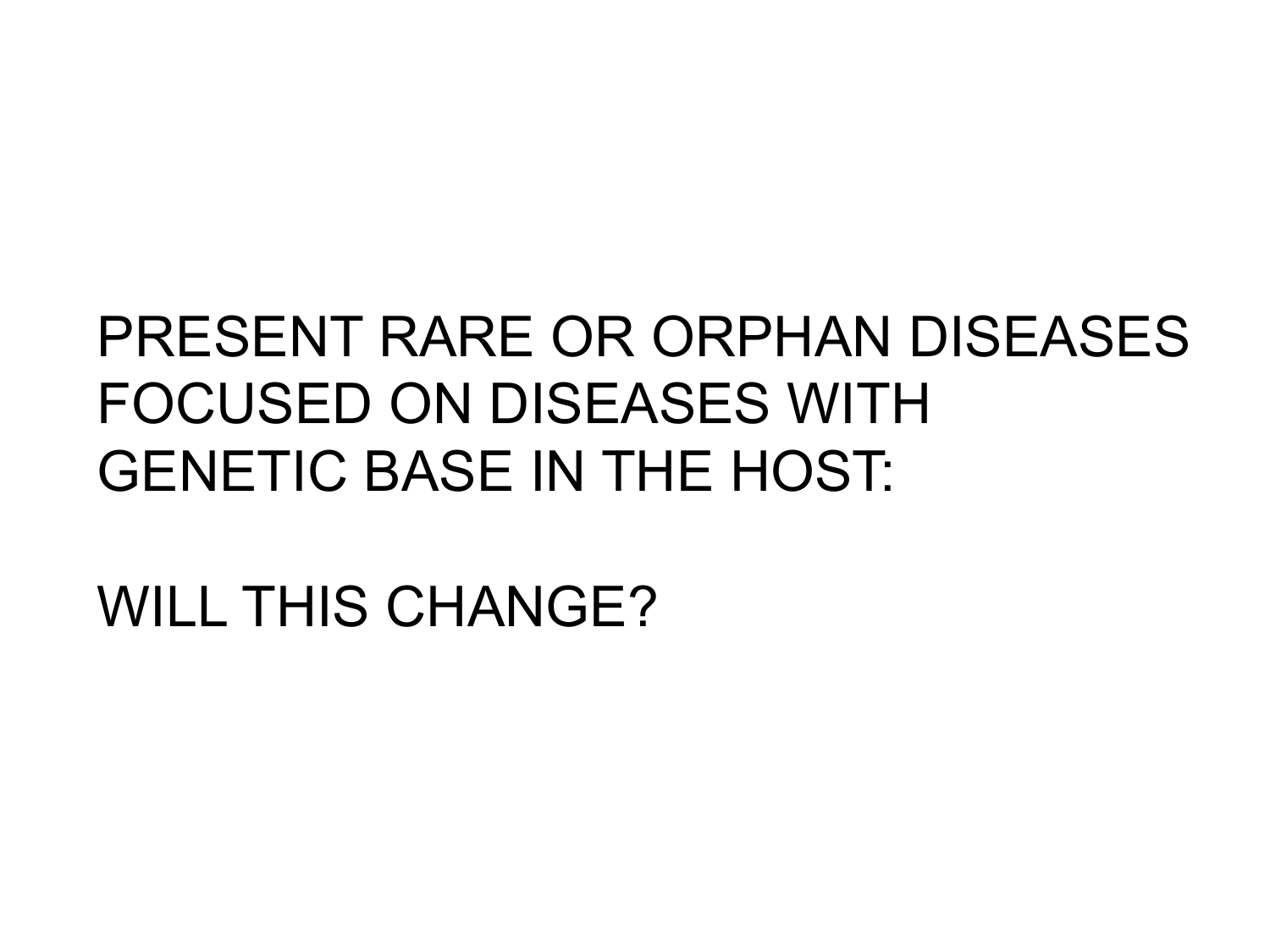## ORPHAN DISEASES/DRUGS WILL INCREASE IN NUMBERS IN SEVERAL **WAYS**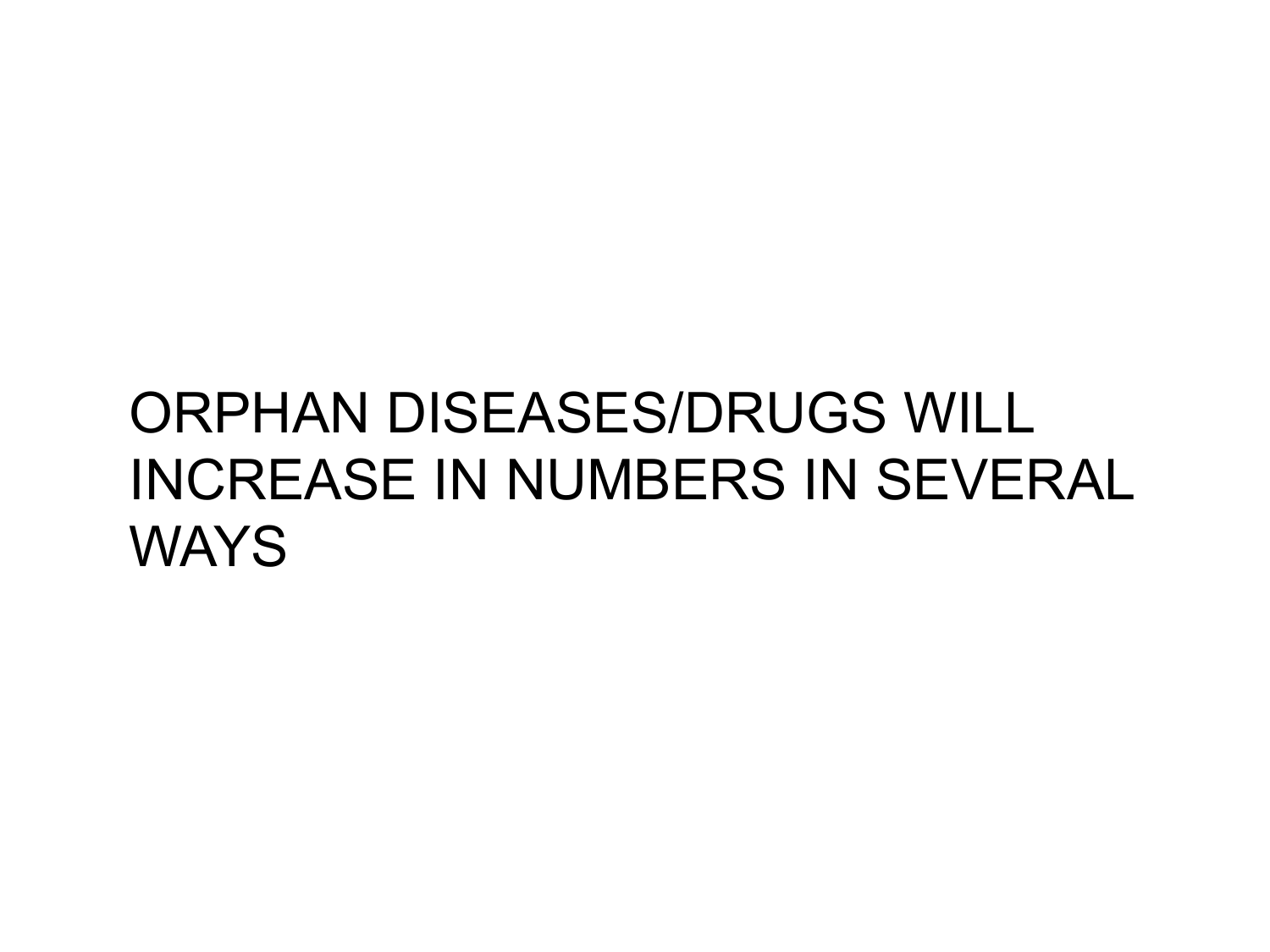## OILPAINTINGS WILL BE SHOWN TO BE MOSAICS OF SMALLER DISEASE GROUPS (I.E.LYMPHOMAS,MAMMARY CARCINOMAS).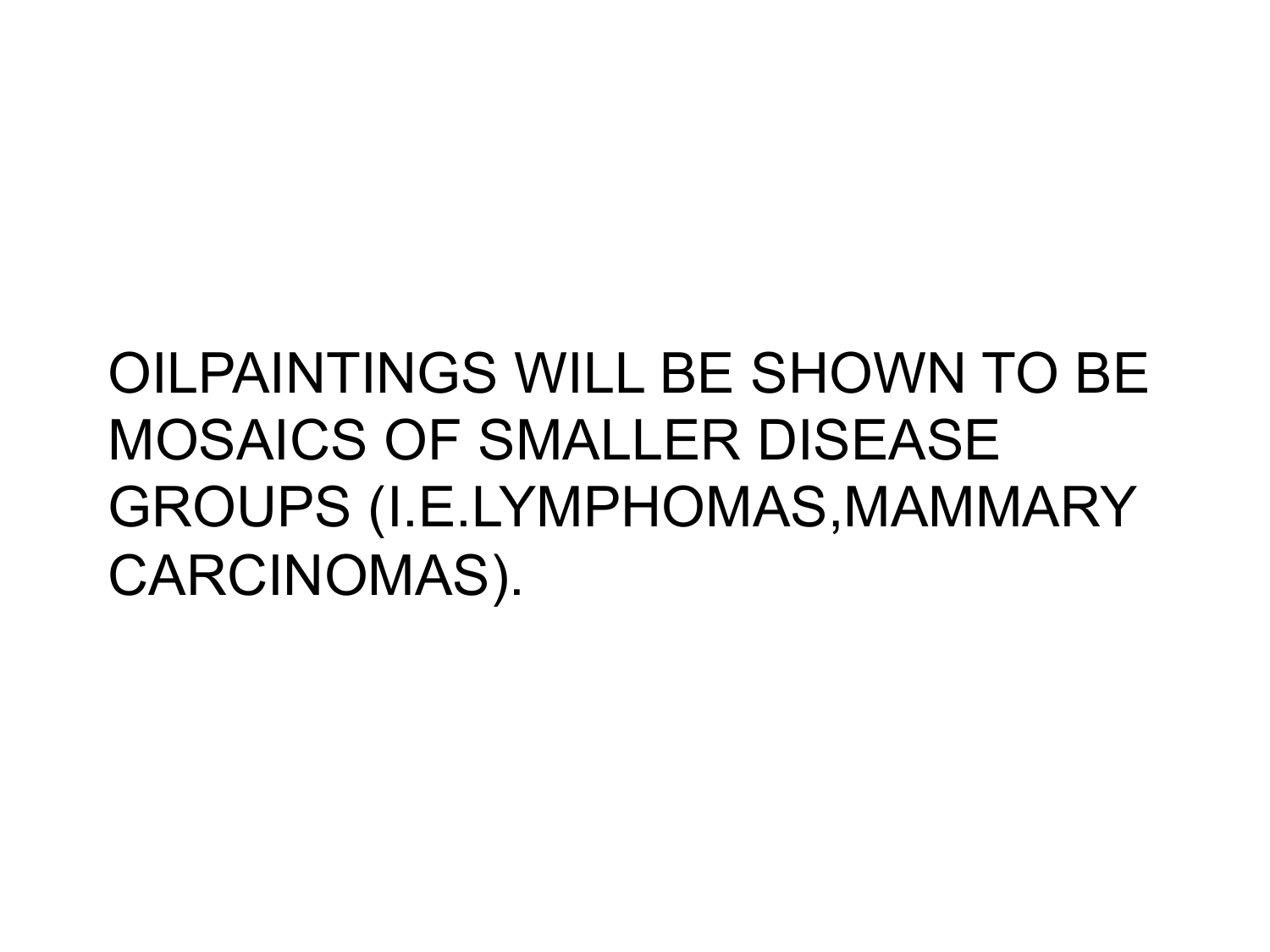# HUMAN GENOMIC VARIABILITY IS BECOMING LARGER AGAIN (25.000 GENES BECOMING 50.000 GENES,IMPRINTING,SPLICING VARIATIONS).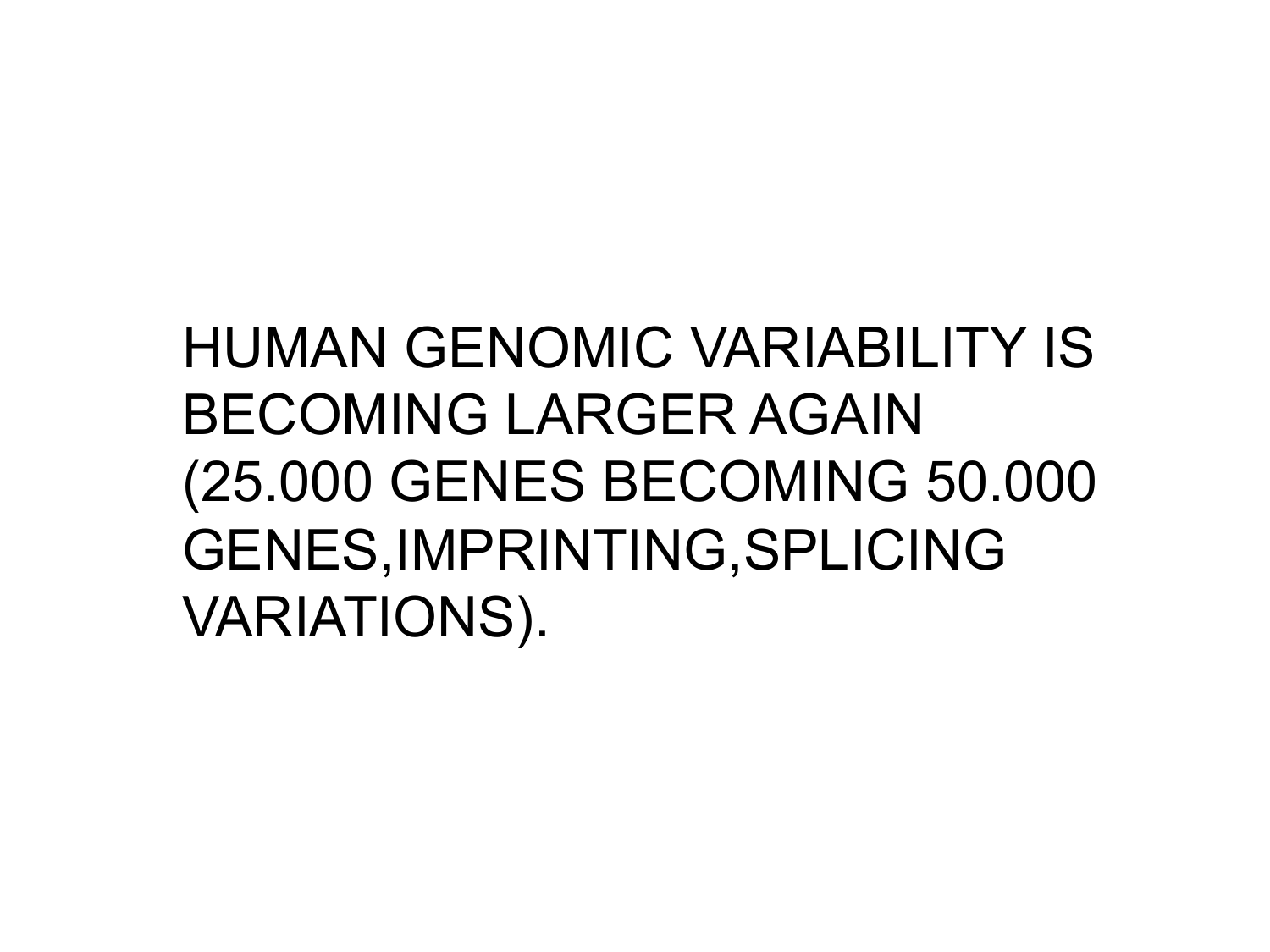## 20 MOST POPULAR PRESCRIBED DRUGS IN SWEDEN HAVE A VARIABILITY AS TO TRUE DOSAGE WITH REACHES A FACTOR OF 10.000!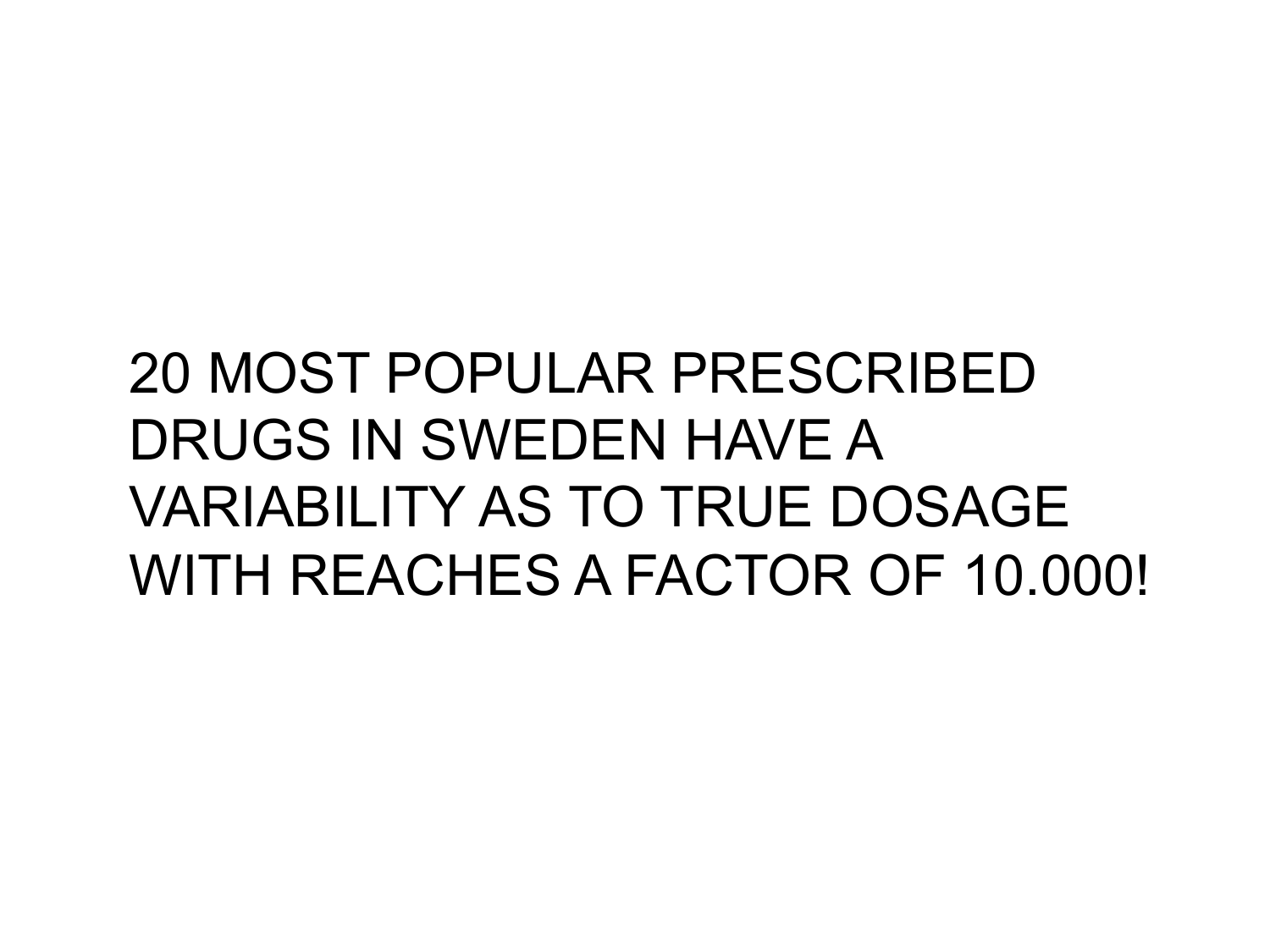#### SOLUTION IN PART = GENETIC SMART CARDS FOR INDIVIDUALS.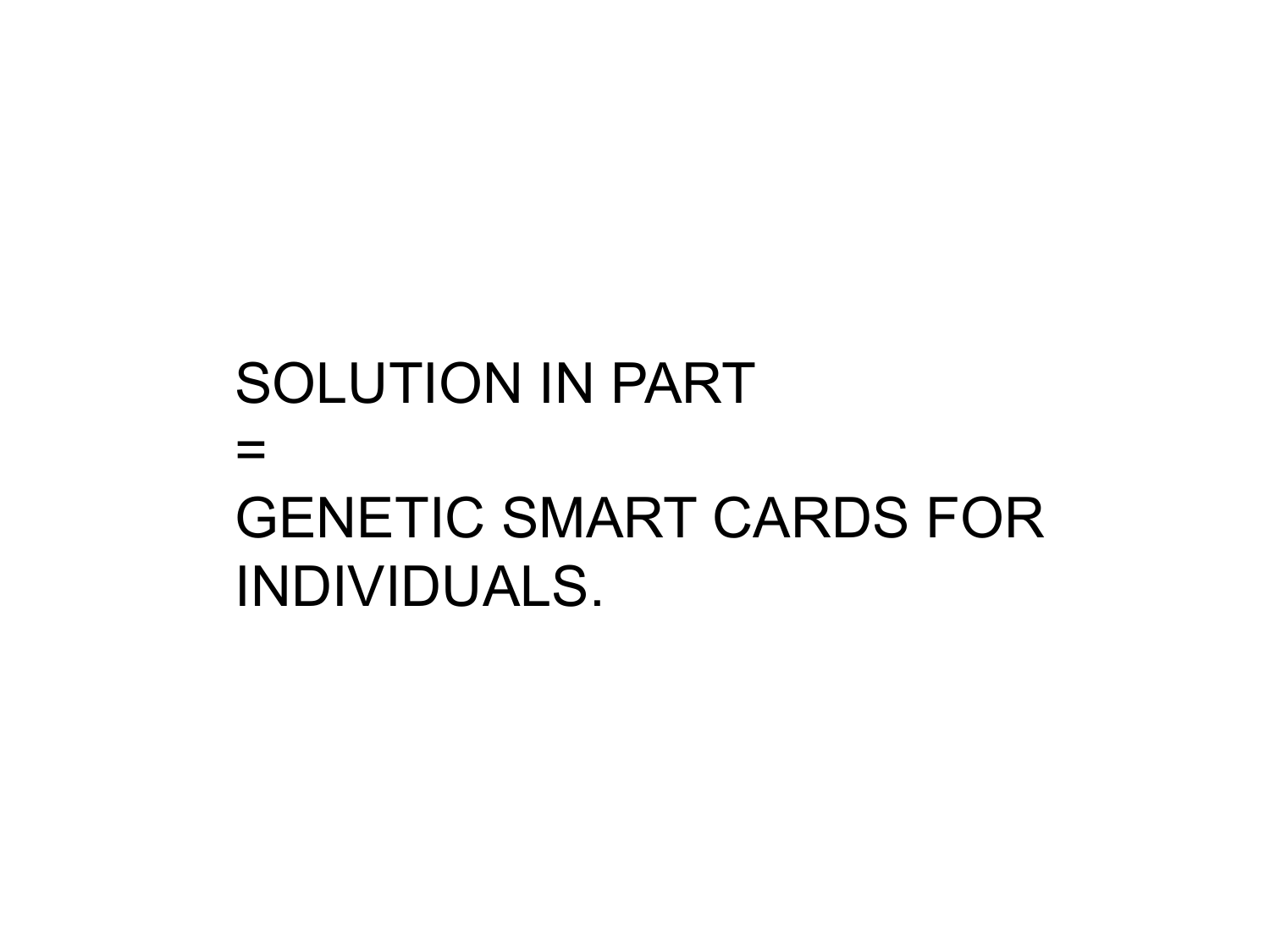## BIG PHARMAS DILEMMA  $\equiv$ THE DREAM OF NYLON (=BLOCKBUSTERS) IN BIOLOGY IS CRACKING UP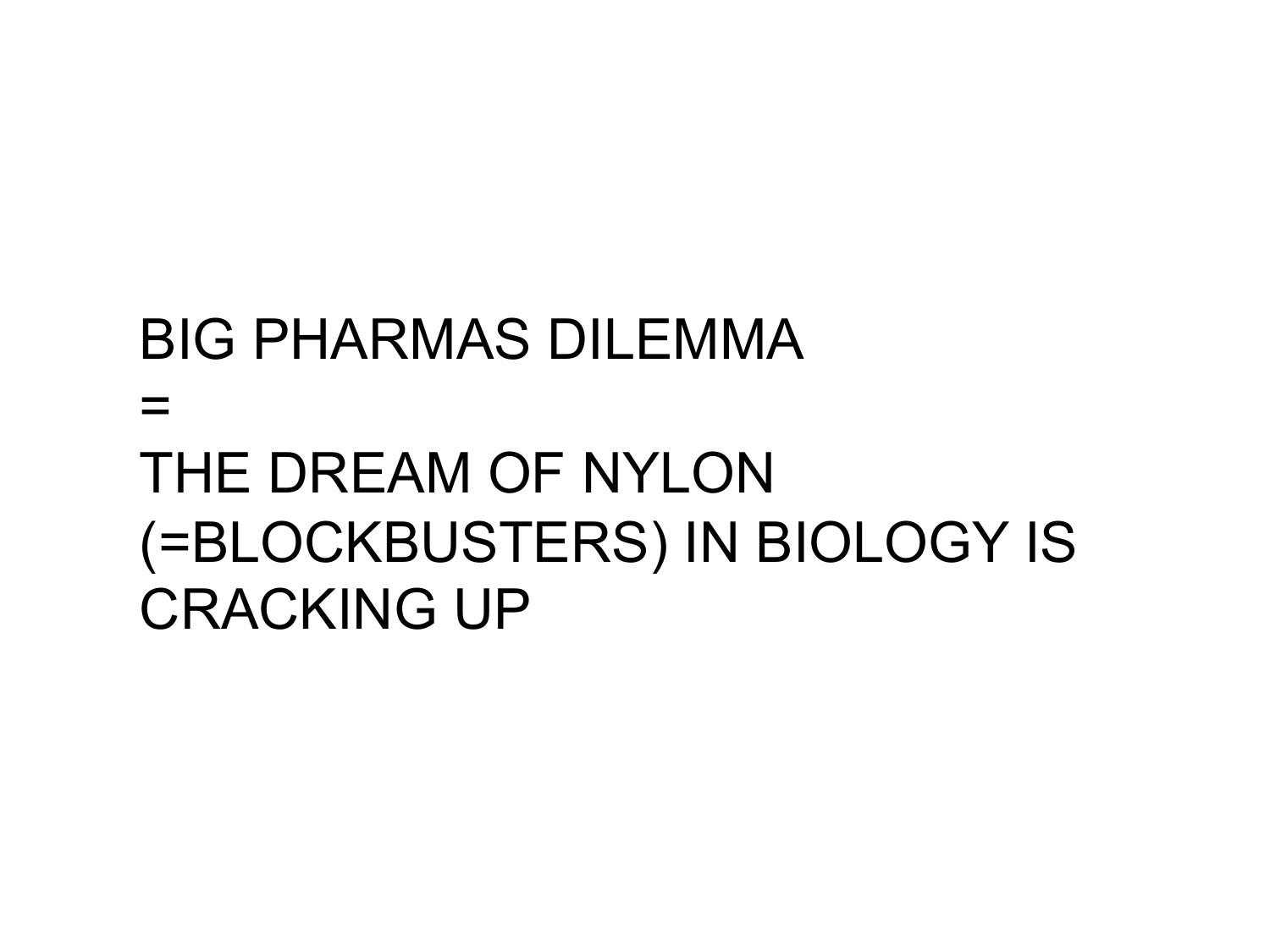# PHARMACEUTICAL COMPANIES CAPABLE OF HANDLING COMPLEXITIES OF THE INDIVIDUAL PATIENT HAVE A BRIGHT FUTURE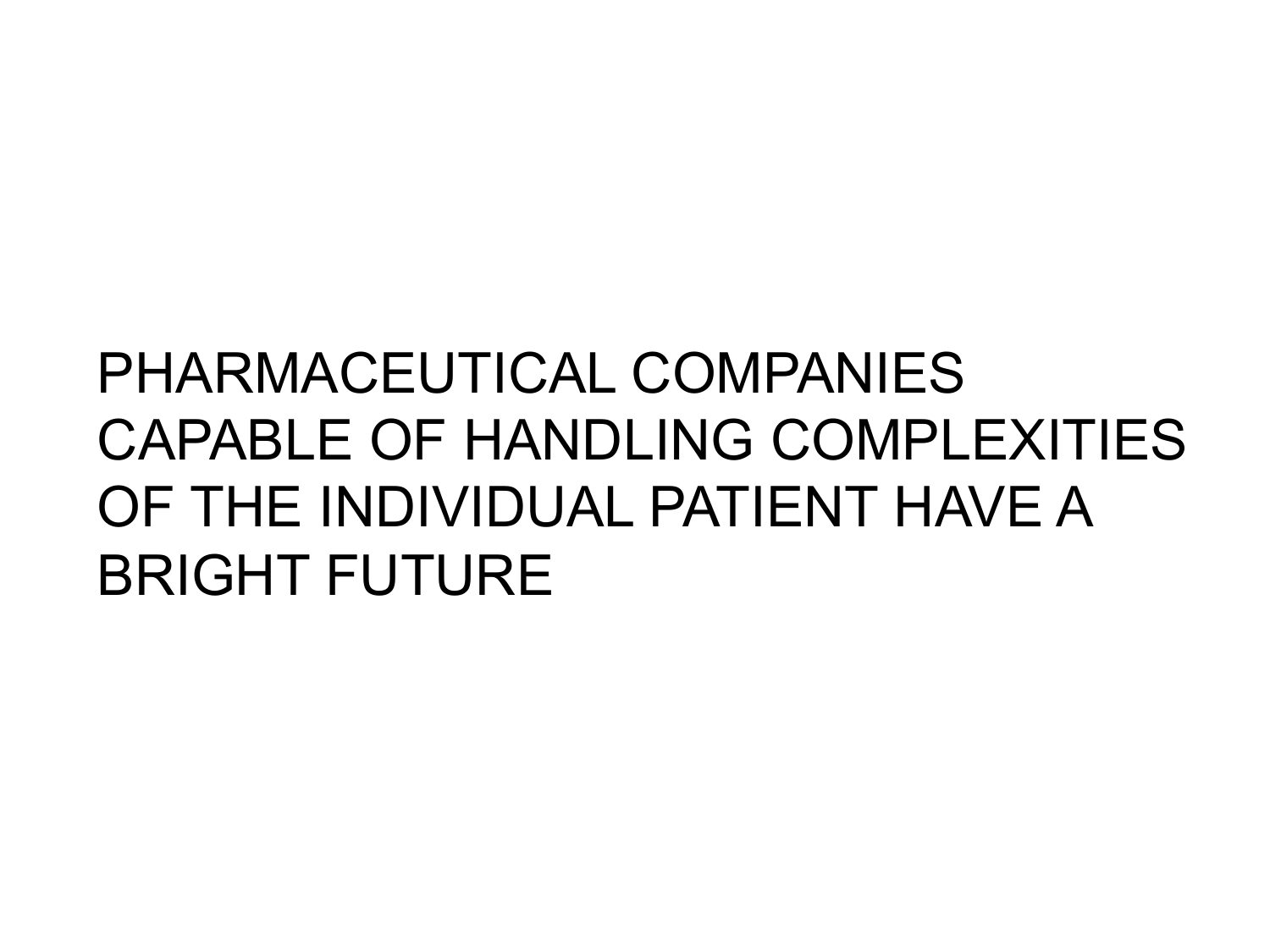# RARE DISEASES DUE TO SCARCE OCCURRANCE OF AN ETIOLOGIC AGENT (I.E. ECHINOCOCCUS IN THE DEVELOPED WORLD) NEED TO BE HANDLED.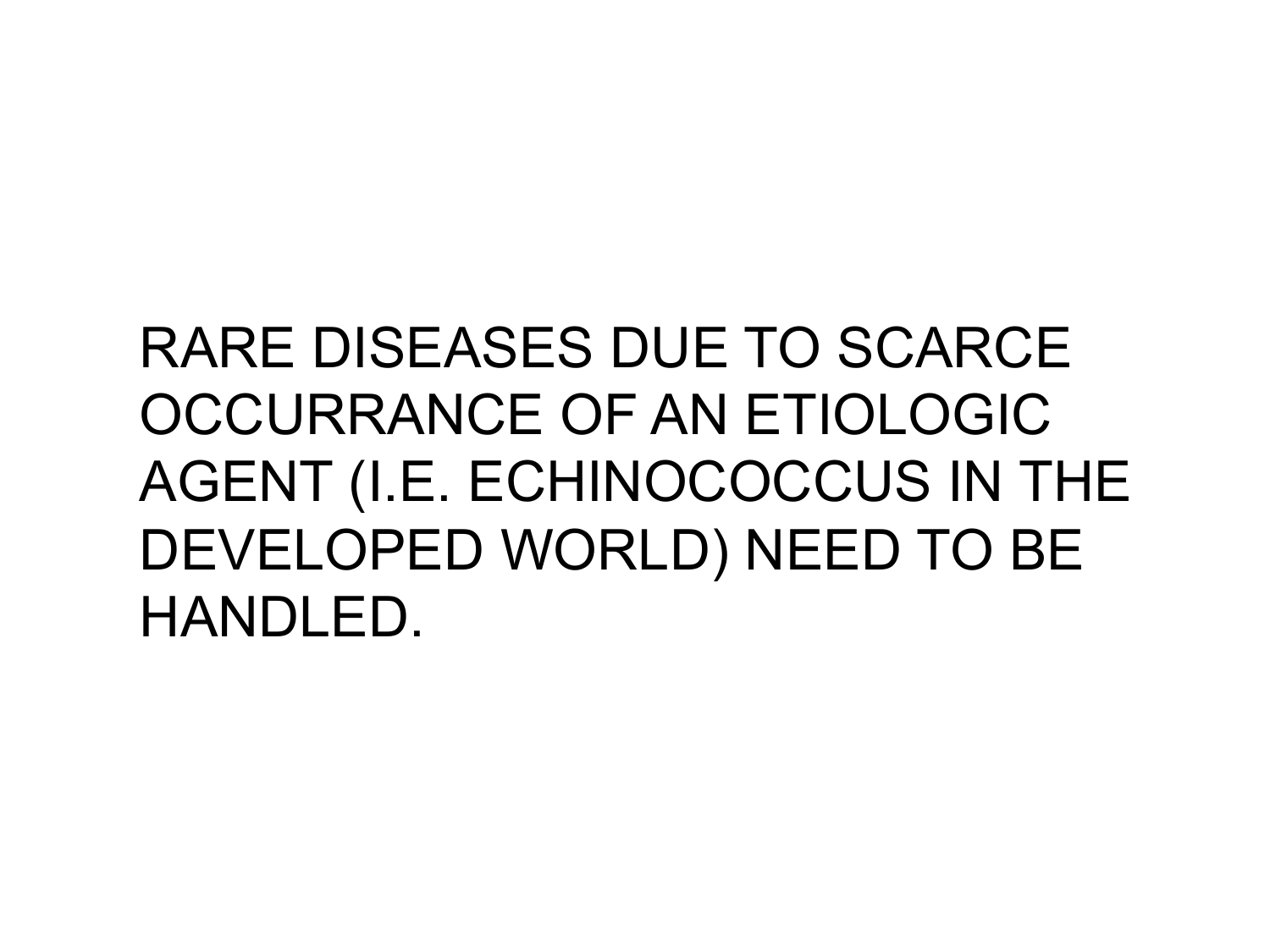## PUBLICITY OF A RARE DISEASE WILL INCREASE THE NUMBERS OF PATIENTS WITH THAT DISEASE.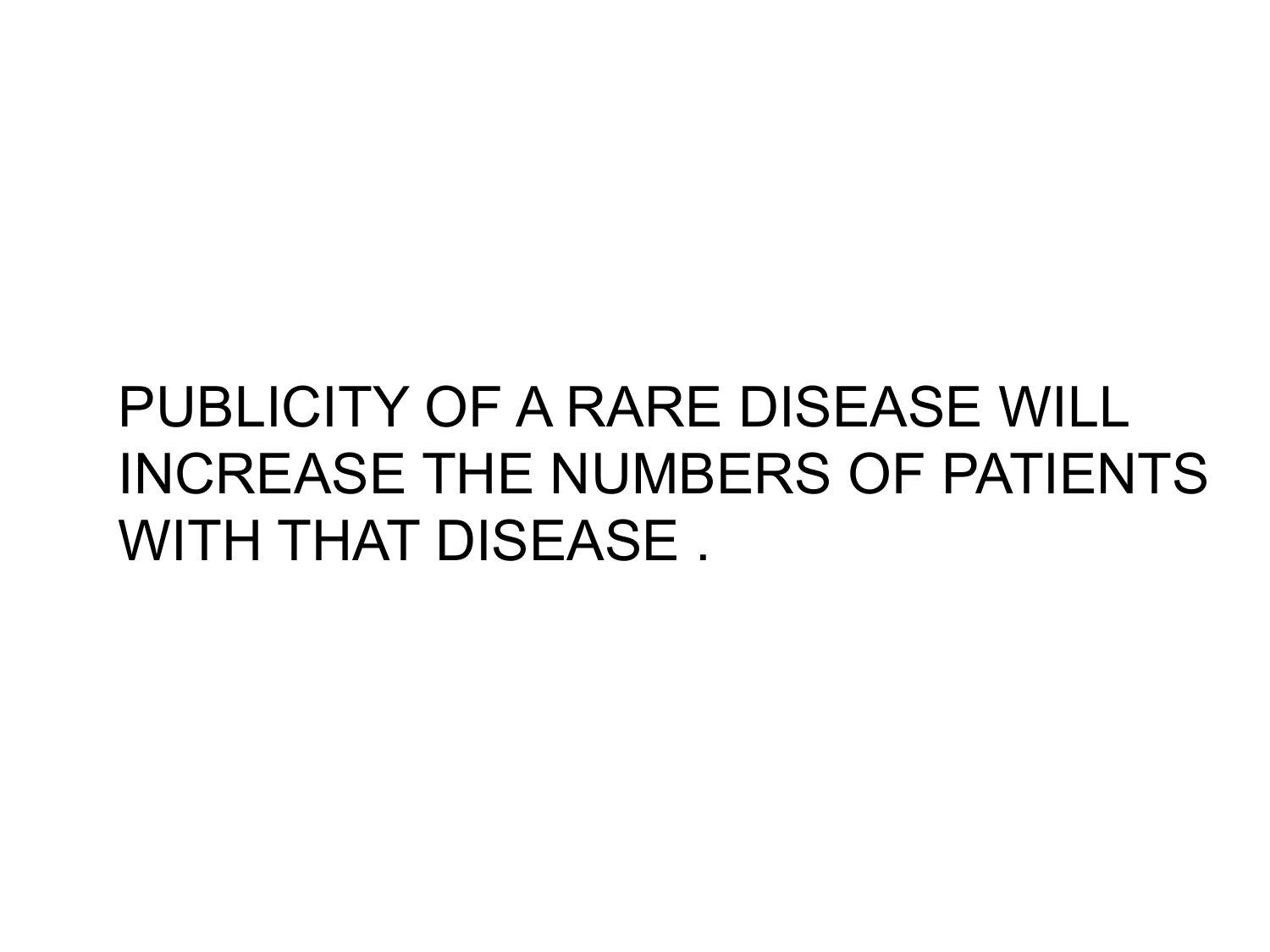## SOMETIMES STRIKING EXAMPLES OF EXTREMELY EXPENSIVE RARE DISEASES-MAD COW DISEASE,NOW 151 CASES GLOBALLY.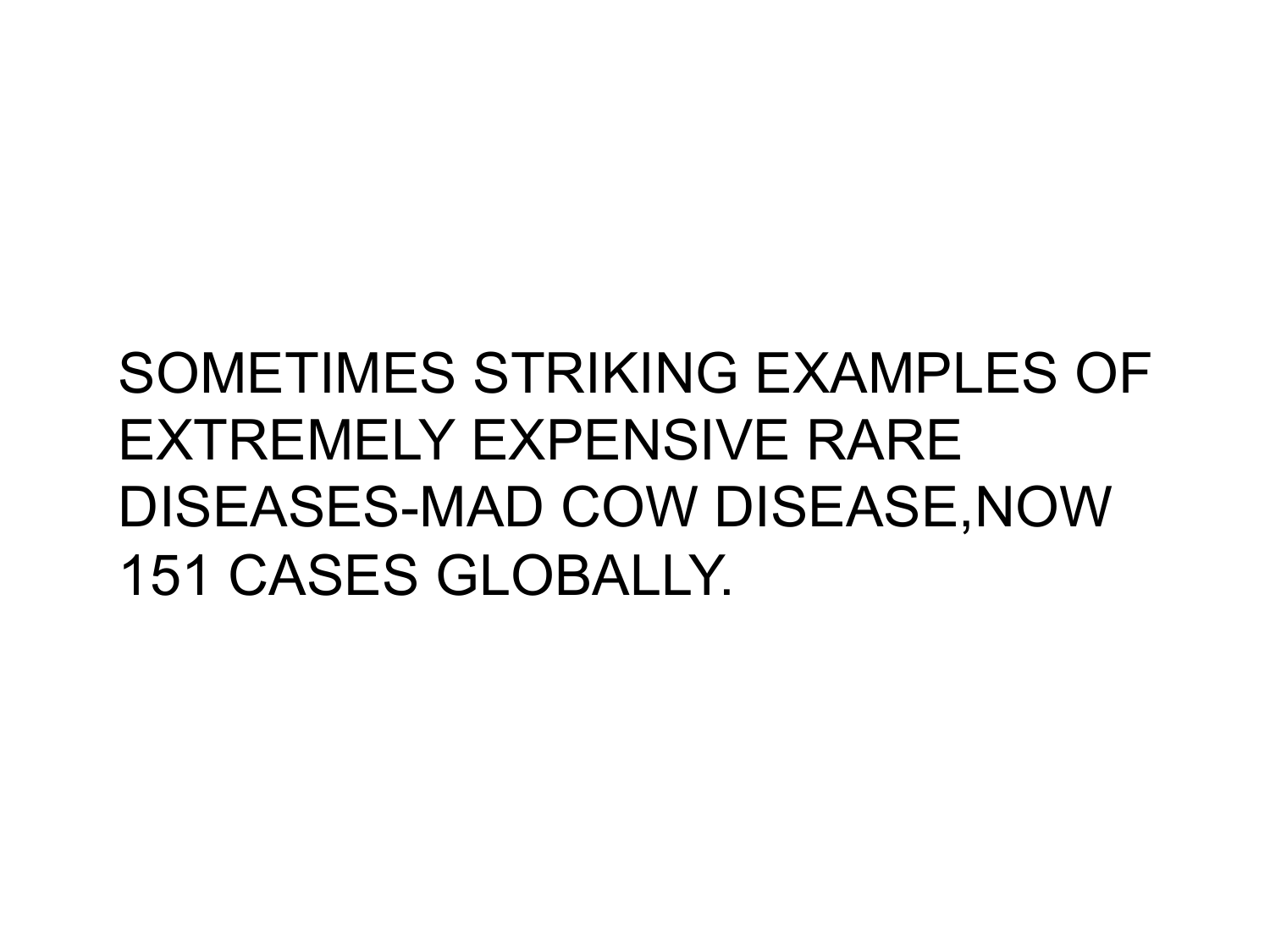## HOW LARGE WILL THE NUMBER OF PATIENTS WITH RARE DISEASES BECOME?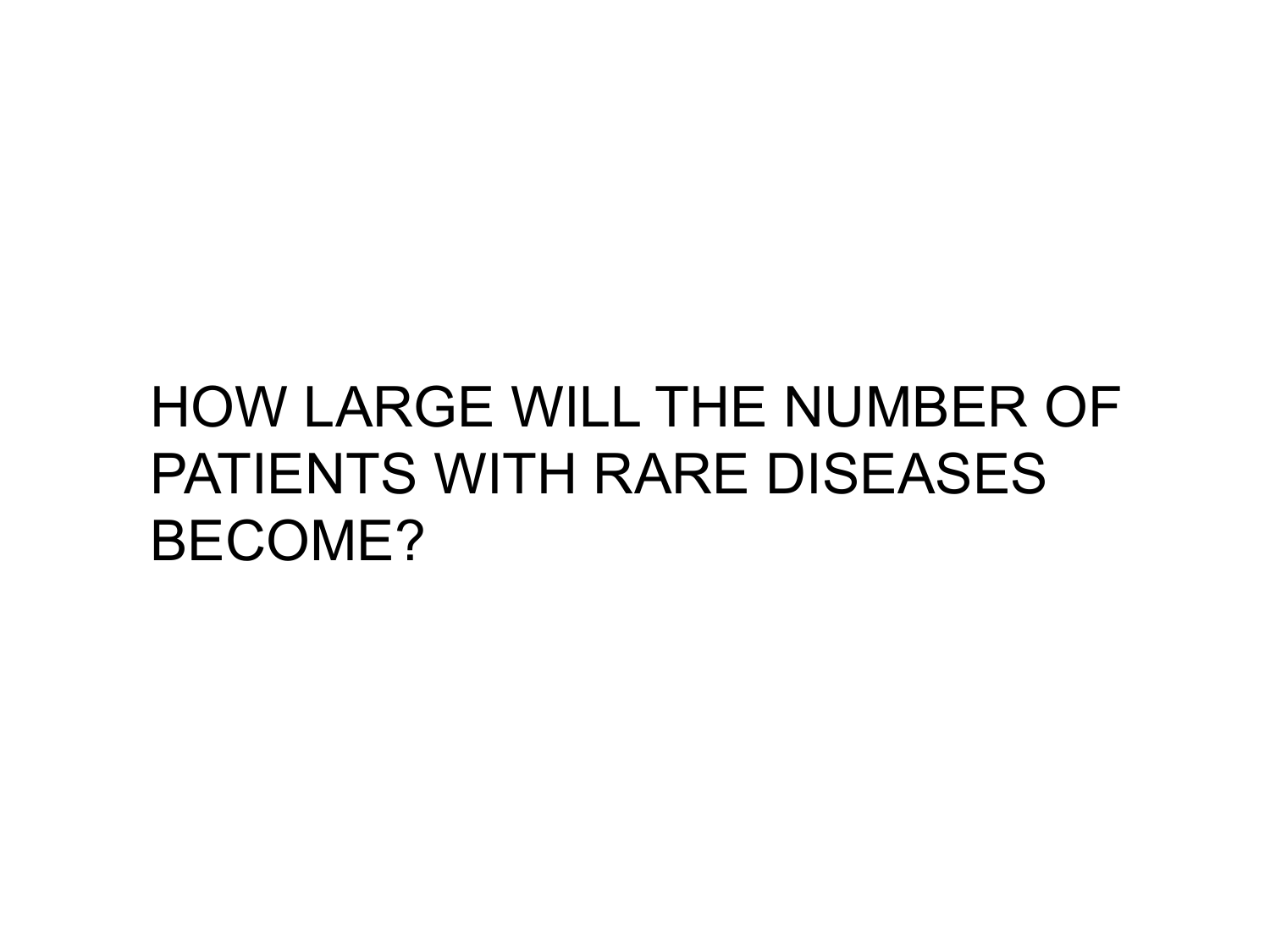# IT-SOCIETY ALLOWS GLOBAL NETWORKS OF RARE DISEASES CREATING PRACTICAL NUMBERS FOR DEVELOPMENT OF TREATMENT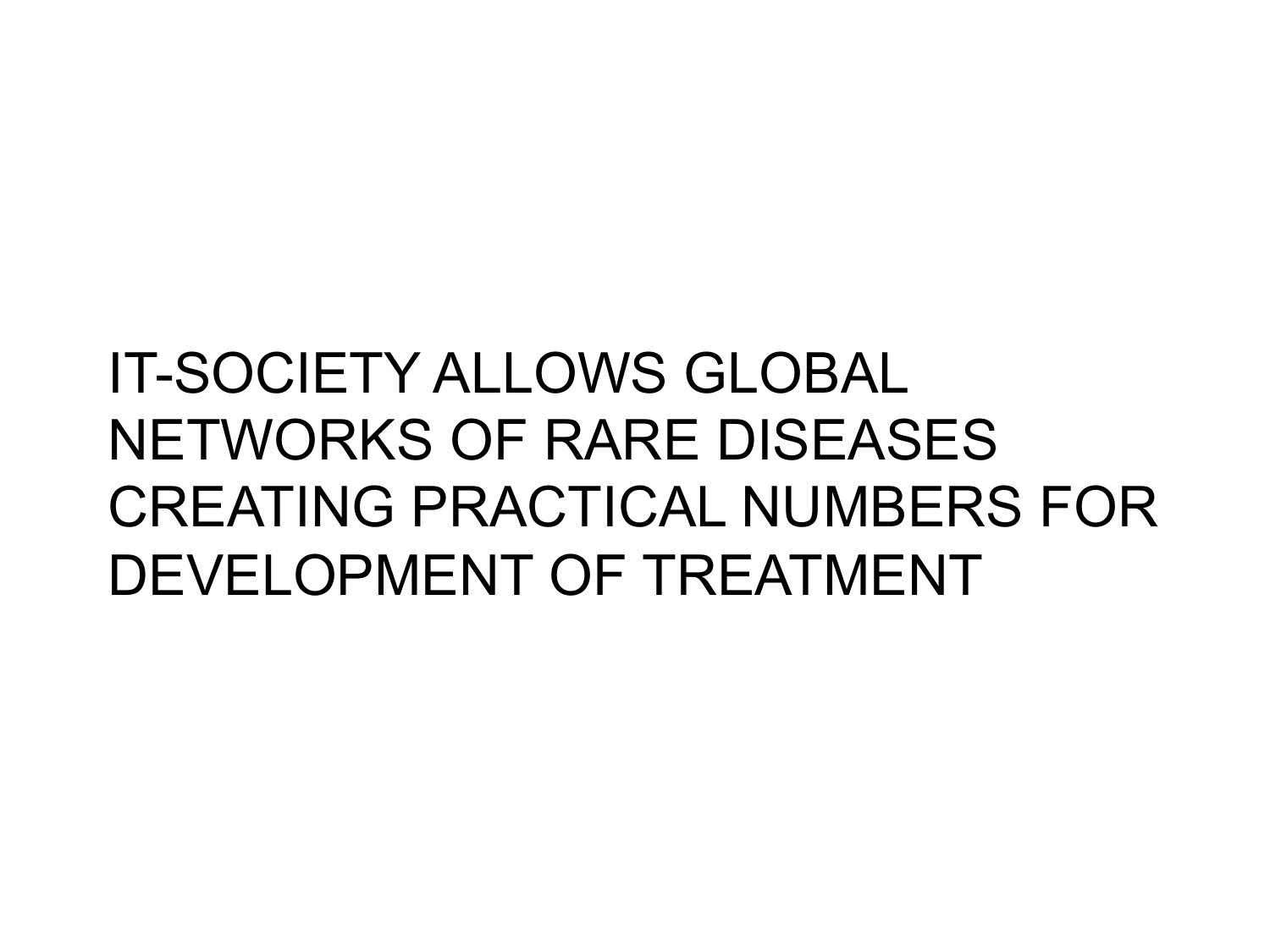## MORE AND MORE TREATMENT POSSIBILITIES IN GENERAL CAN NOT FINANCED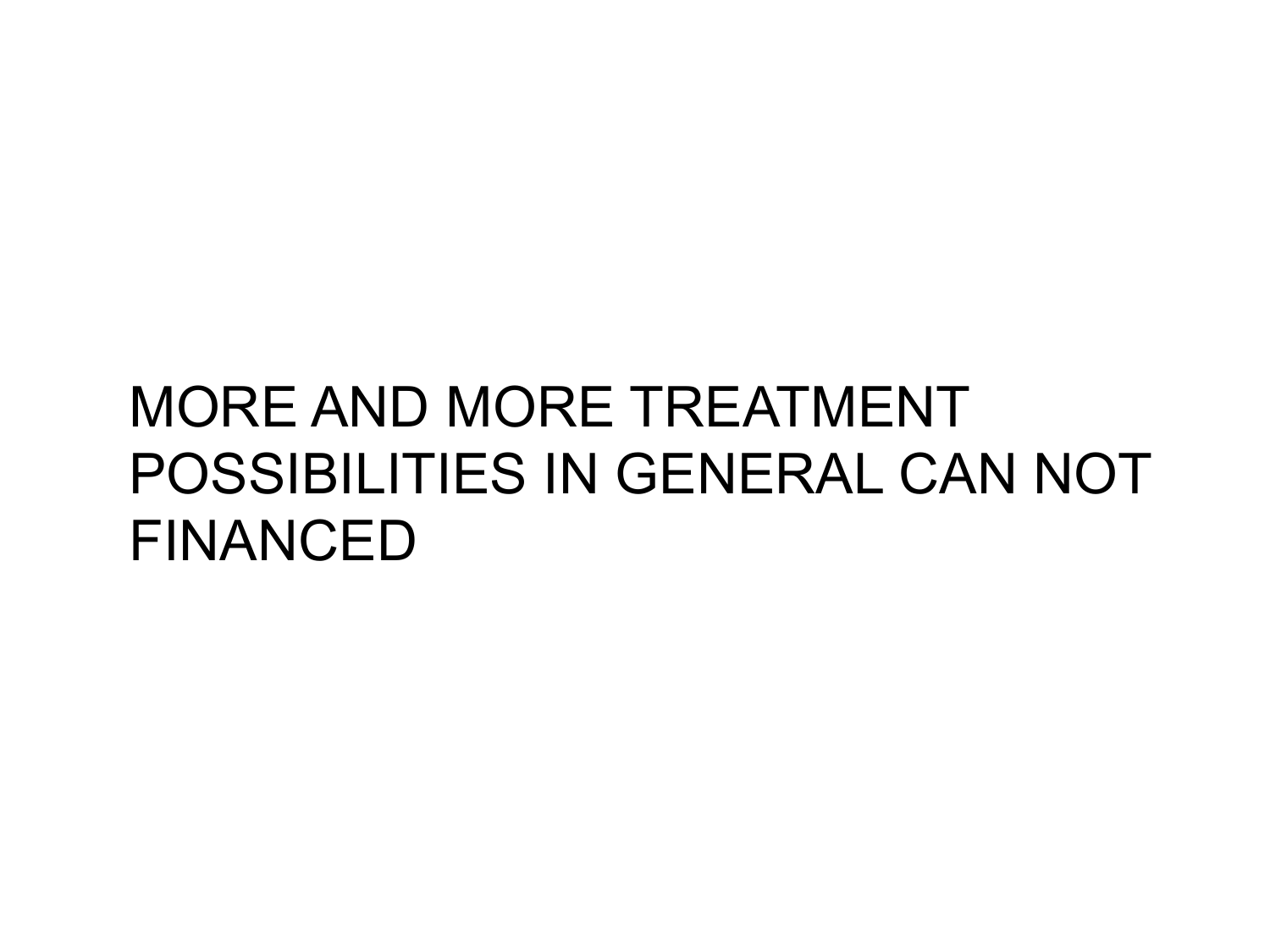# THE HIGHER THE NUMBER OF RARE DISEASES BECOMING TREATABLE THE HIGHER THE PRESSURE ON PRICE REDUCTION.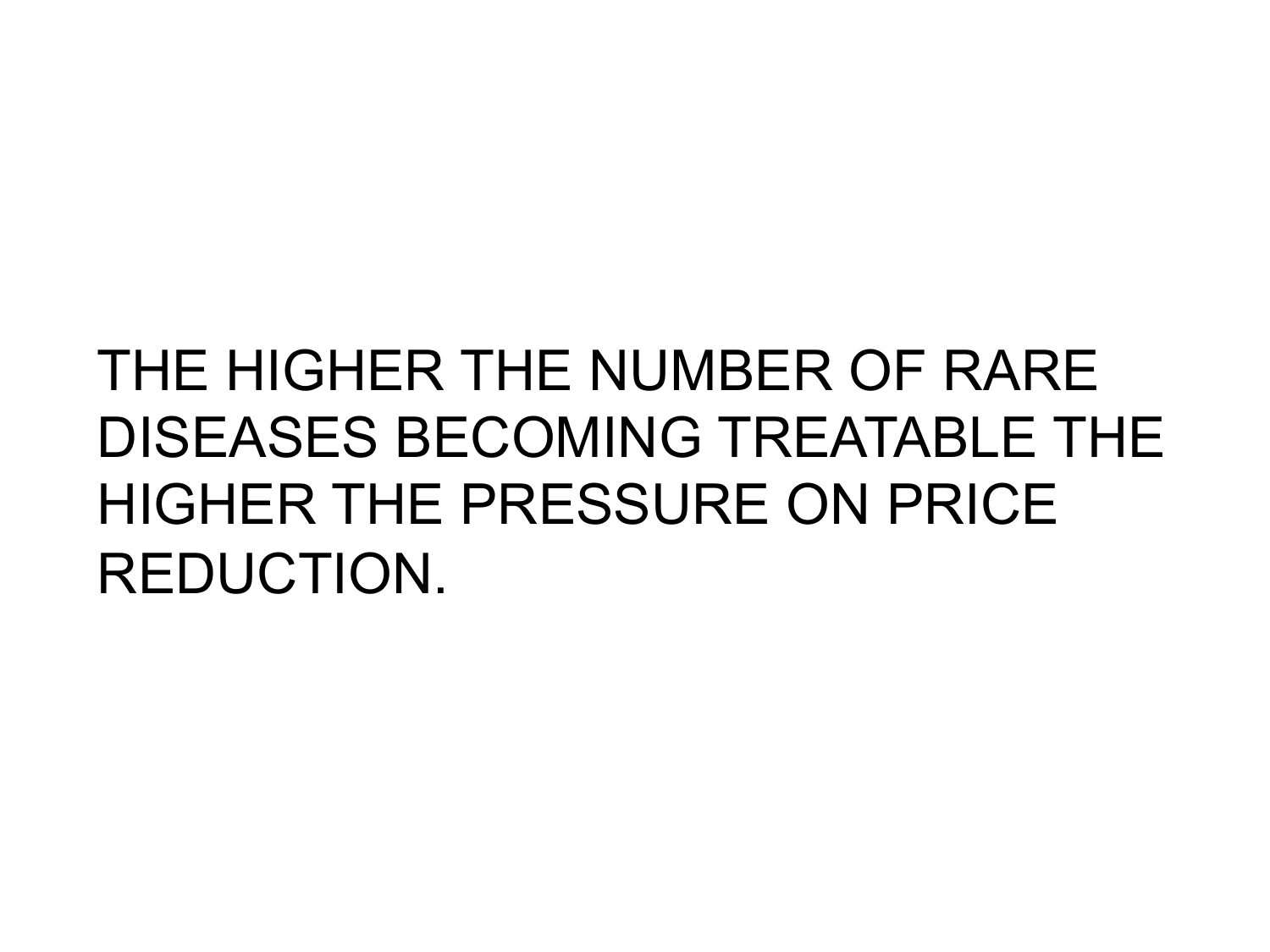#### AN INCREASING NEED FOR COST/ BENEFIT CALCULATIONS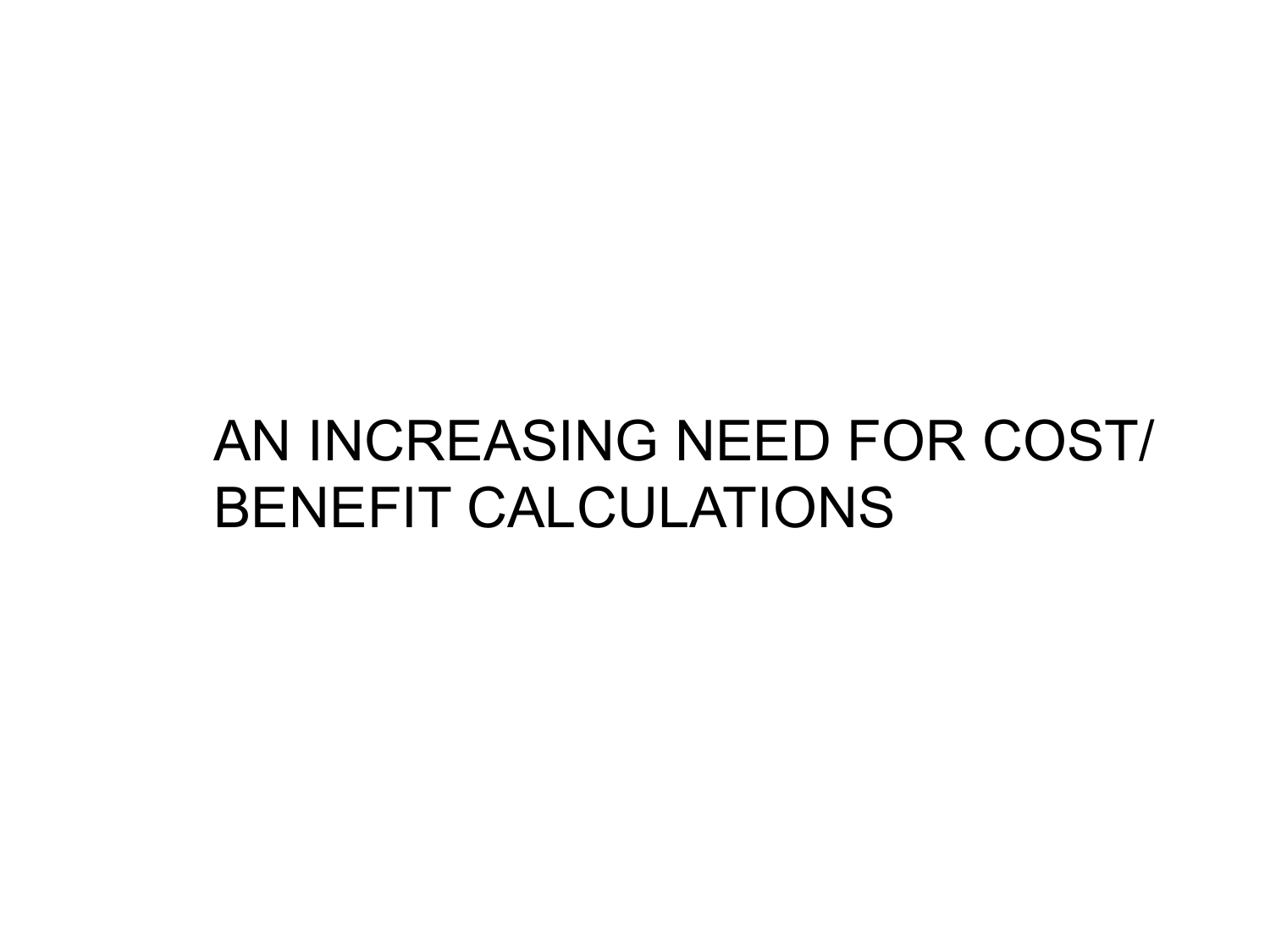#### PREDICTION:

# THE VERY HIGH PRICES FOR PRESENT DAY DRUGS CURING RARE DISEASES WILL HAVE TO GO DOWN.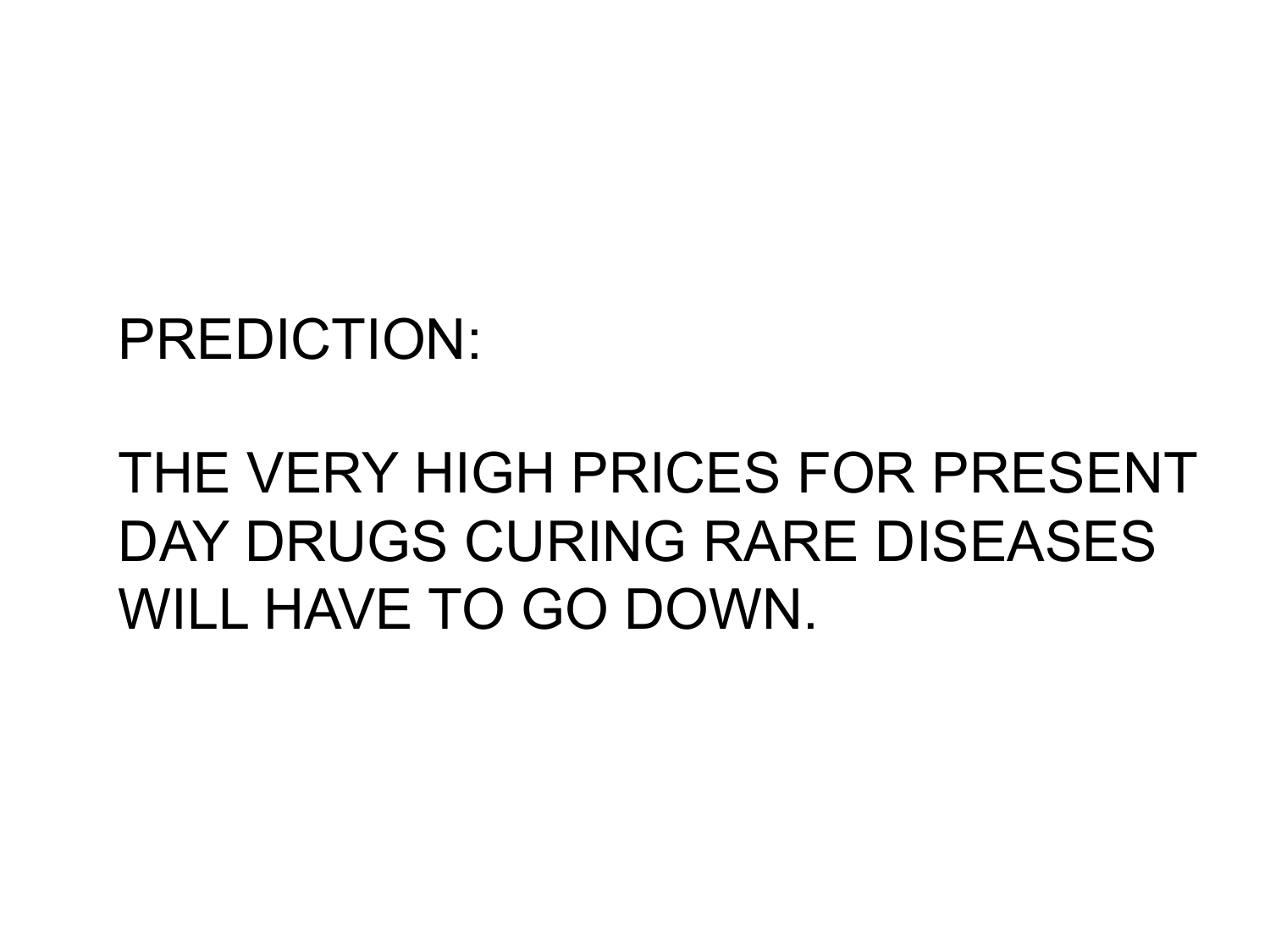## CREATION OF AN INTERNATIONAL PERMANENT HUB OF INFORMATION AND COORDINATION CONCERING RARE DISEASES.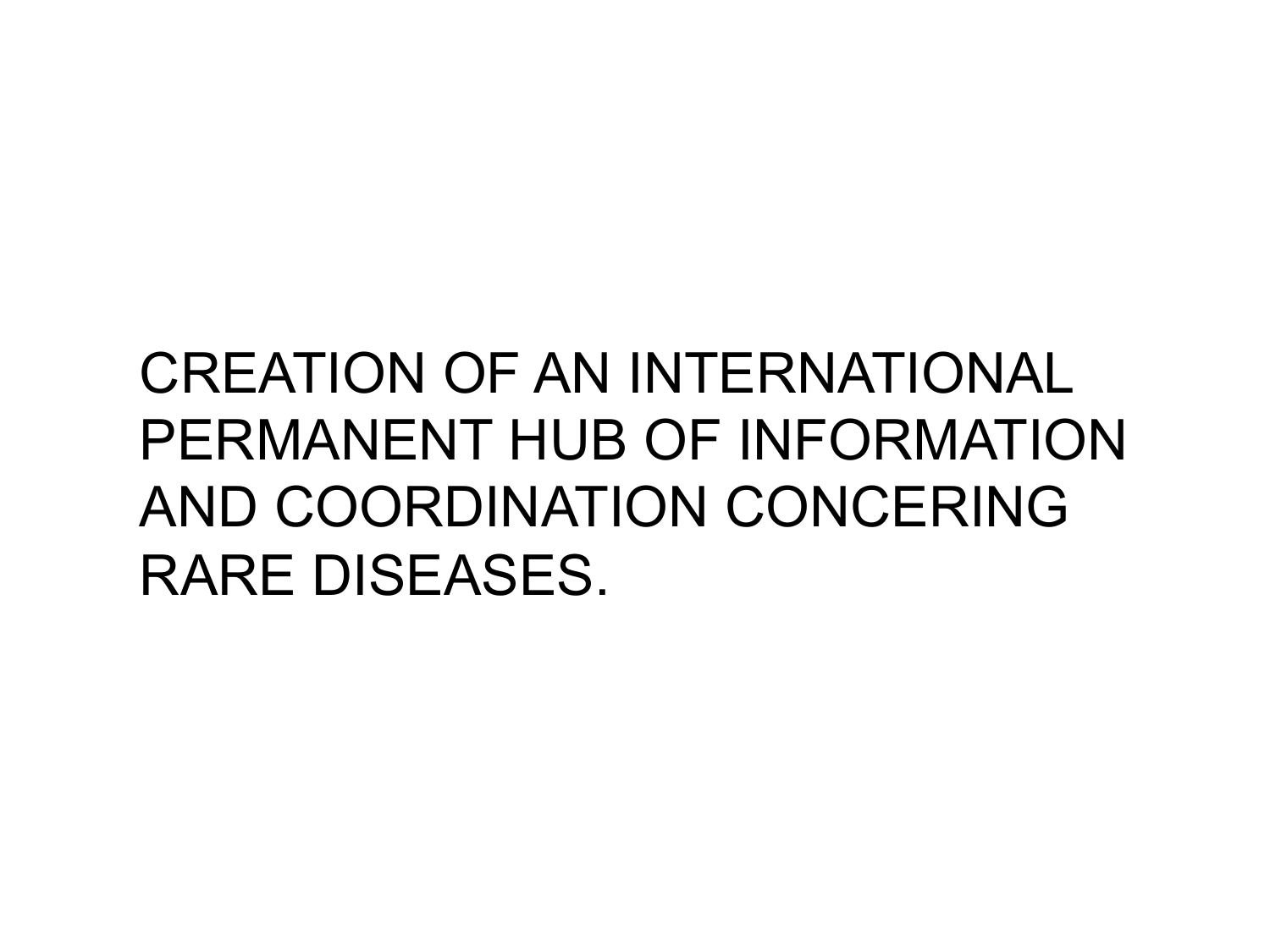#### A PERMANENT SECRETARIAT AND REGISTER OF RARE DISEASES